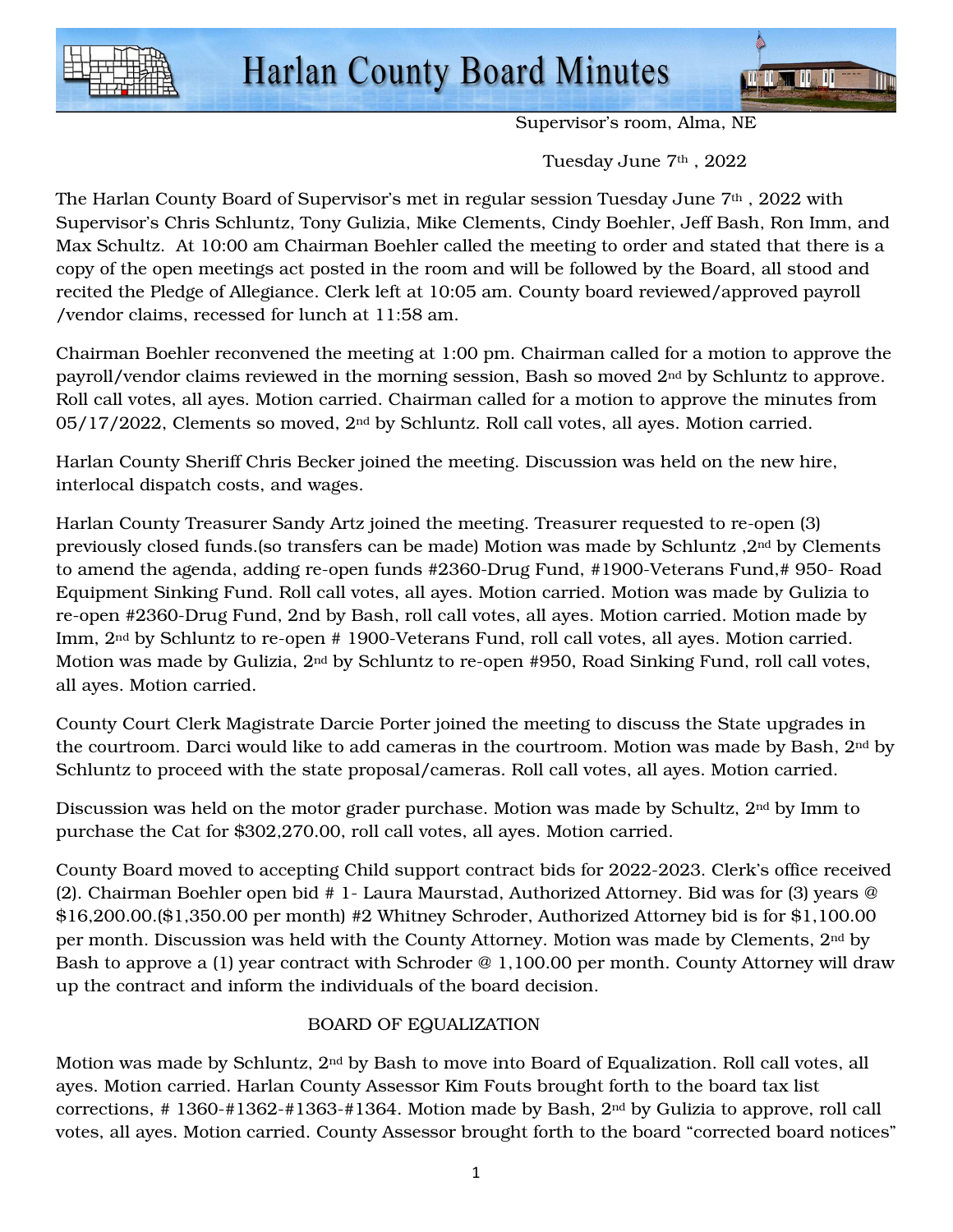

 $\blacksquare$  iii  $\blacksquare$  iii  $\blacksquare$  iii

motion made by Gulizia, 2nd by Bash to approve. Roll call votes, all ayes. Motion carried. Assessor requested to set board of equalization hearing dates, July 12-13-18- hours are 9:00 am -Noon and -  $1-4$  pm,  $19<sup>th</sup>$  -1-4pm after the regular board meeting, meetings will be conducted in the meeting room of the Harlan County Courthouse and open to the public. County Attorney provided a resolution for Board of Equalization, (adoption of reasonable rules). For review. Clerk will add it to the next agenda for adoption. Assessor discussed the LB-644 "Postcard Bill". Certain political subdivisions increasing their tax requirements by more than 2% plus growth are required to give notice of a joint meeting by postcards to real estate owners. Assessor requested a motion to Designate the Nebraska Department of Administrative Services as the printing service to meet the requirements of LB644 for printing postcards giving notice of a joint public hearing for Political Subdivisions increasing their tax requirement by more than 2%, so moved by Clements and Bash, roll call votes, all ayes. Motion carried. Motion was made by Clements 2nd by Bash to return to regular session. Roll call votes, al ayes. Motion carried.

# REGULAR SESSION

Motion was made by Gulizia  $2<sup>nd</sup>$  by Schluntz to amend the Agenda to include the discussion to reopen certain sinking funds and end of year budget to actual. Roll call votes, all ayes. Motion carried. Clerk advised per State Auditors her office cannot print end of year budget worksheets until July 1st. it was decided to have a budget discussion with the CPA on the sinking funds issues on June 21st after the regular board meeting.

# BOARD OF EQUALIZATION

County Assessor requested to return to board of equalization, so moved by Gulizia, 2nd by Schluntz. Assessor has an additional tax list correction #1359. Discussion was held, motion was made by Gulizia 2nd by Schluntz to approve. Roll call votes, all ayes. Motion carried. Motion was made by Gulizia 2nd by Imm to return to regular session. Roll call votes all ayes. Motion carried.

## REGULAR SESSION

Building and Grounds gave updates on the remodel, union updates were given, county attorney will move into the courthouse by July 1st.

Monthly Clerk and District Court reports were reviewed, Treasurer's delinquent personnel property list were reviewed.

With no one from the public to address the board, Chairman called for a motion to adjourn, so moved by Bash, 2<sup>nd</sup> by Schluntz. Roll call votes, all ayes. Motion carried. Next regular meeting will be June 21st @ 10:00 am, followed with a budget discussion with the CPA (harlancounty.ne.gov) .

Attest,

Janet Dietz, County Clerk Cindy Boehler, Chairman

(Seal)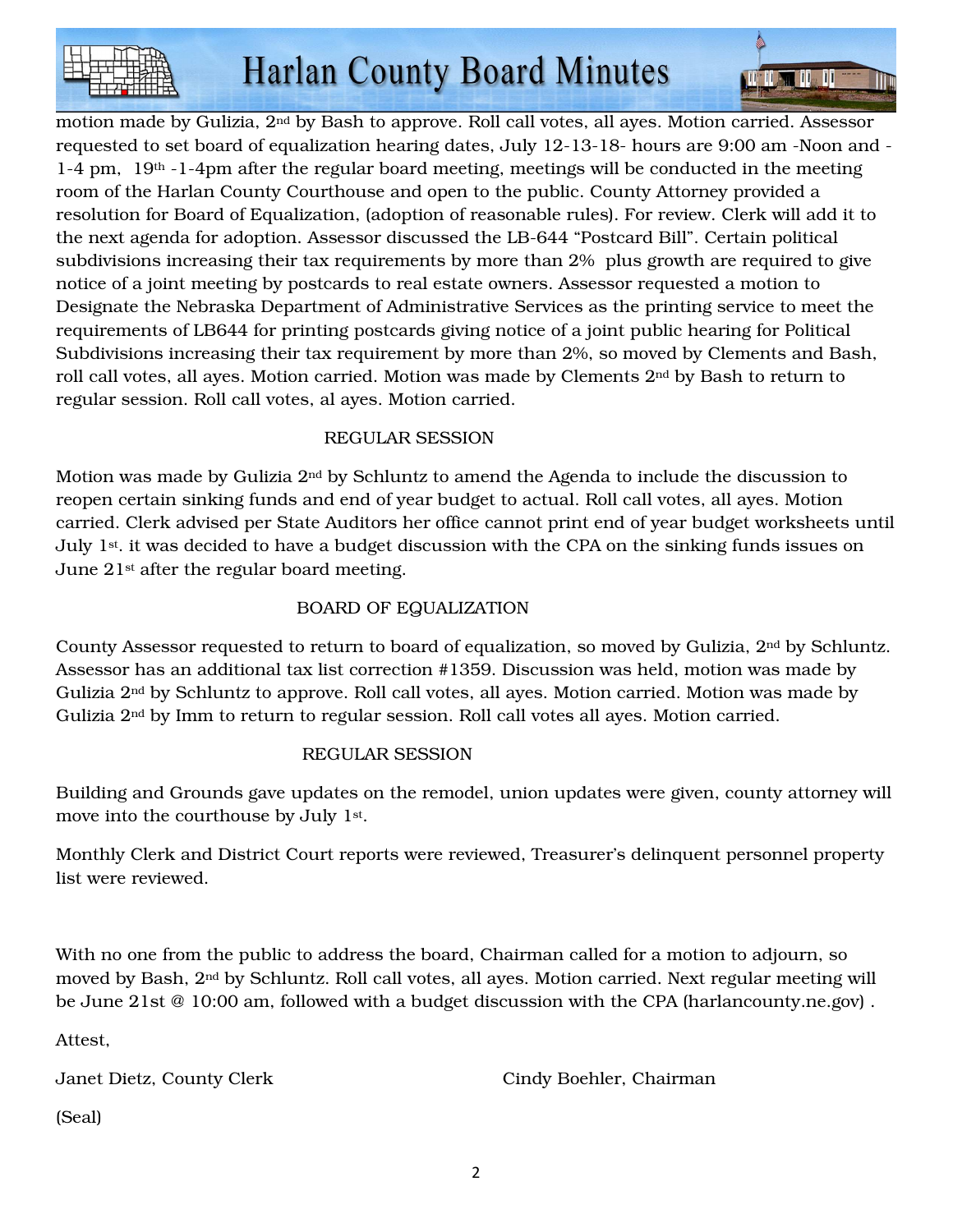



Claims

#### General Fund

Anderson, Klein, Brewster & Brandt, ct. appt. atty. fees, \$1,208.00; Jeff Bash, cell phone, \$45.00; Melodie Bellamy, cell phone, \$20.00; Cindy Boehler, cell phone, \$45.00; Business World, supplies, \$134.15; Mike Clements, cell phone, \$45.00; City of Alma, utilities, \$914.00; Clerk of District court, fees, \$140.00; Cornhusker State Industries, equip., \$226.00; Cummins Sales & Service. maint. agree. \$655.66; Daake Law Office, public defender fees,\$4,228.00, Diamond Extermination, Inc, service, \$140.00;Janet Dietz, cell phone, \$45.00; Wayne Dietz, retirement, \$25.00; Eakes Office Solutions,supplies,\$5,451.54; Electronic Systems, Inc, service, \$1,653.00; First Edition Printing, print./pub. \$1,781.65;First National Bank, supplies, \$8,061.83; First State Bank, direct deposit fee, \$35.00;Tana Fye Law Office, ct. appt .atty. fees, \$1,300.98; Government Forms & supplies. \$73.39; Graham Tire Company, service, \$779.31; GWorks, maint./agree,\$8,400.00; Harlan County Attorney Trust Fund, postage, \$37.90;Harlan County Court, fees, \$134.00; Harlan County Journal, print/pub, \$947.08; Harlan County Senior Center, transit,meals,\$1,846.58; Harlan County Treasurer, misc,\$15.93;Harlan County Treasurer, reim. \$60.00; Harlan County Treasurer, transfer to Road Dept, \$110,000.00; Hays Pharmacy, medical, \$36.27;Dawn Hetrick, mileage, \$18.60 ; Hogeland's Market, supplies, \$437.01; Hometown Leasing, maint. agree. \$141.36; Ron Imm, cell phone, \$45.00; Jim's Creations, supplies, \$66.00; Justice Data solutions, data proc.\$2,800.00; Mid-American Benefits, admin-fee, \$193.75; Medica-Health ins, \$17,046.07; Bryan McQuay, cell phone, \$45.00; Ron Melbye, cell phone, \$45.00; MIPS/, data processing, \$1,484.61;NACo-dues, \$1,388.04; Nebraska Law enforcement training, \$291.00; Nebraska Auditor of Public Accounts, audit, \$15,000.00; NIRMA- insurance, \$38,847.00;NPPD, utilities, \$573.60; Person McQuay Law Office, rent/phone/ child support, \$2,604.00; Darcie Porter, cell phone, \$45.00; Pritchard & Abbott, Inc, \$860.00; Quadient Leasing USA, Inc, \$382.80; Quill, supplies, \$212.32; Richardson County Clerk-dues, \$125.00; Rose Plumbing, \$387.16; Max Schultz, cell phone, \$45.00; South Central NE Area Agency on Aging,-dues, \$969.00;State of Ne, data-proc.,\$722.84; Elena Stout, mileage, \$135.51; Saige Tegtman, salary/mileage, \$306.30; The Lincoln National Life, ins-life/dental/disb., \$1,232.47;Joe Torrey, cell phone, \$45.00/mileage,\$276.70 ; Thomas Stewart, ct. appt. atty., fees, \$95.00;Trailblazer RC & D dues, \$400.00;Tripe Motors, service, \$343.02;Urbom Law Office, ct. appt. atty. fees, \$903.30; Valley Voice, sub.,\$45.00;Verizon Wireless, cell phone, \$202.87; VYVEphone/internet,\$1,403.35. Salary; \$ 61,523.06 & Vendors \$276,640.29

#### Road Fund

Alma Auto Parts, supplies, \$463.28; B'S. Enterprises, post driver, \$2,800.00; Bosselman Enterprises, fuel, \$2,011.33; Bosselman, INC, shop-diesel, \$22,673.53; City of Alma, utilities, \$62.01;Cooperative Producers, INC, fuel/oil, \$1,243.55; Jim Dietz, retirement, \$25.00; Equipment Blades, \$5,544.30 Harlan County Journal ads, \$88.00; Hogeland's Market, supplies,\$40.51;Holdrege Auto Parts, supplies, \$21.33; Hunters B & C, \$420.00;Huntley Service, fuel, \$93.73; Jet Plain, road plainer, \$13,684.00;Landmark Implement, repair, \$237.29; Medica-